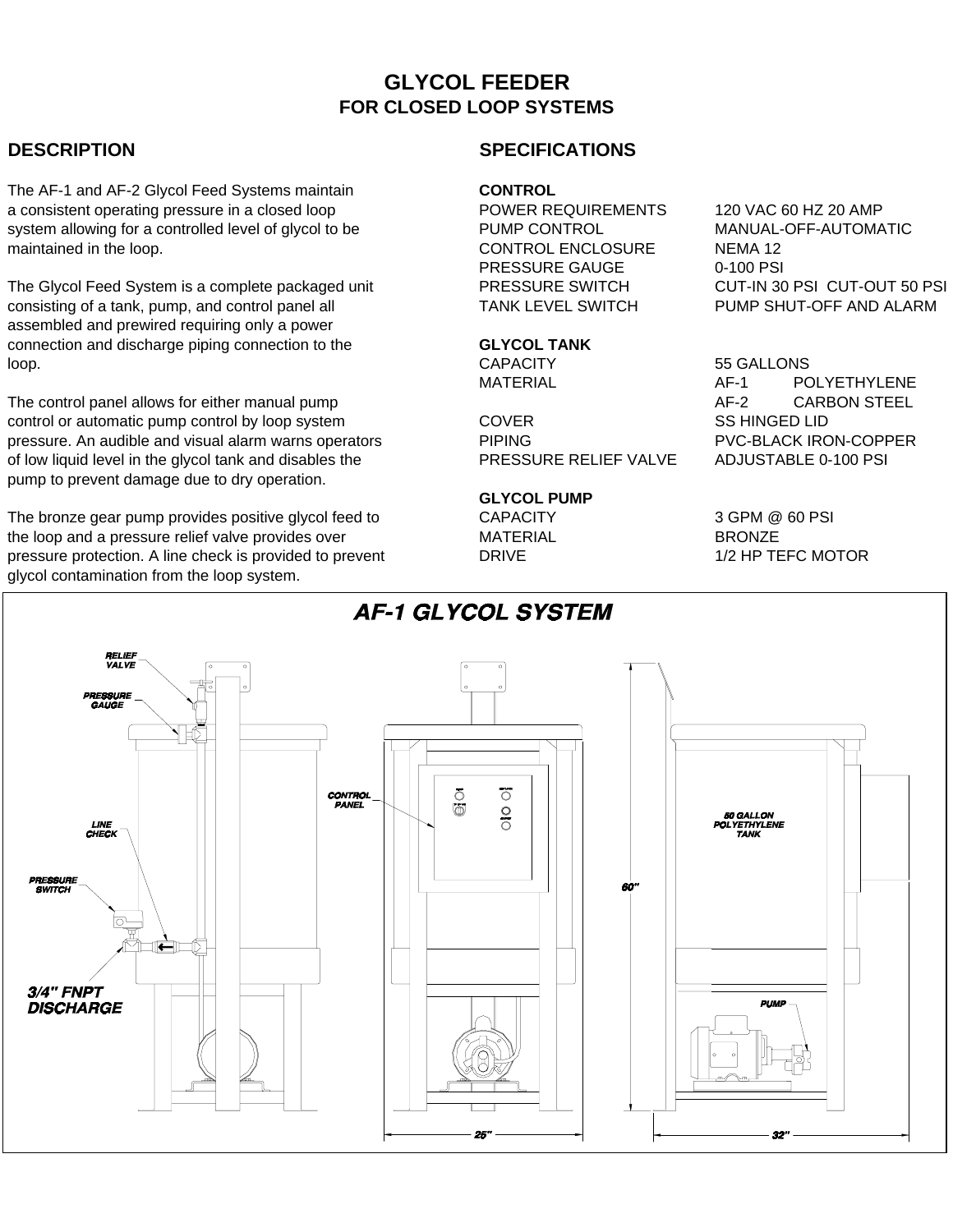## **AF-1 GLYCOL SYSTEM**



## **INSTALLATION & OPERATION:**

- 1) Connect 120 VAC 20 Amp service to the control panel
- 2) Connect a ¾" line from the ¾" NPT discharge connection of the Glycol Feeder to the closed loop process system. It is recommended that a valve be installed in this line for the purpose of isolating the Glycol Feeder during maintenance.
- 3) Fill the Glycol Feeder supply tank with glycol.
- 4) With the ¾" customer installed isolation valve closed, turn the glycol pump switch to **MAN** position and adjust the pressure relief valve on the top of the tank until the pressure gauge reads about 80 PSI. Turn the glycol pump switch to off and tighten the pressure relief valve lock nut. During normal operation the pressure relief valve will prevent the system pressure from ever exceeding 80 PSI.
- 5) The standard pressure switch supplied with the AF-1 Glycol Feeder is factory set to start the glycol pump when system pressure falls below 30 PSI and shut of the pump when the system pressure rises to 50 PSI. The optional pressure switch is on at 5 PSI and off at 21 PSI. With the glycol pump switch in the **AUTO** position, the system pressure will be maintained between the set limits of the pressure switch.
- 6) A low level sensing switch in the supply tank will shut off the glycol pump and sound an audible alarm should the liquid level in the tank fall to an unsafe level. Once the liquid in the supply tank is replenished, the pump will continue normal operation. A dry contact is wired to the terminal strip inside the glycol control panel which can be used to trigger a remote alarm at liquid low level.